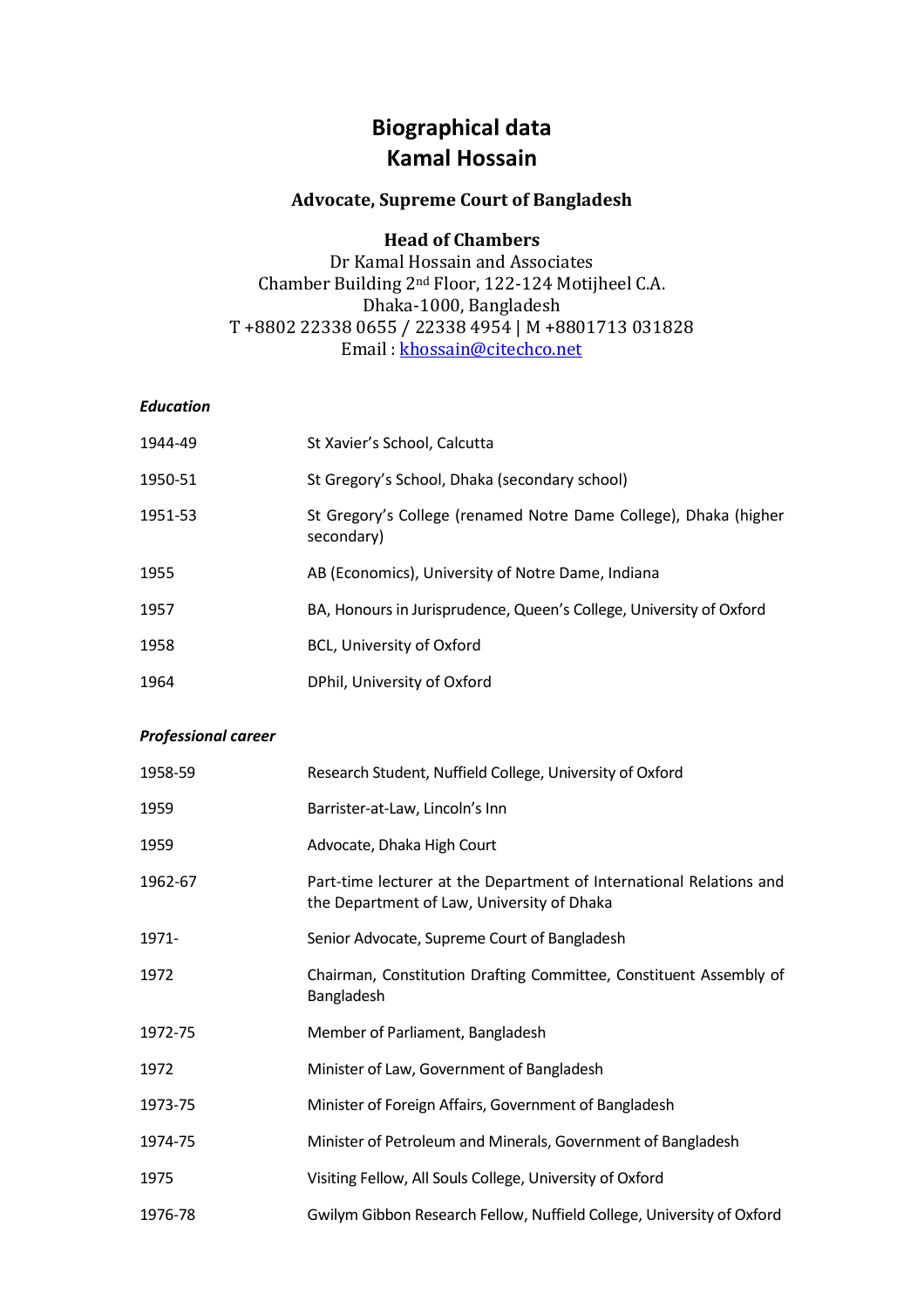# *Profession-related activities*

| 1977-     | President, Bangladesh Branch, International Law Association (ILA)                                           |
|-----------|-------------------------------------------------------------------------------------------------------------|
| 1980-86   | Chairman, ILA Committee on Legal Aspects of a New International<br>Economic Order                           |
| 1989-95   | Vice-Chairman, Bangladesh Bar Council                                                                       |
| 1989-     | Council Member, Energy Law Section, LAWASIA                                                                 |
| 1990-91   | President, Supreme Court Bar Association, Bangladesh                                                        |
| 1990-95   | Chairman, Gas Law Committee, International Bar Association                                                  |
| 1992-2002 | Chairman, ILA Committee on Legal Aspects of Sustainable<br>Development                                      |
| 1993-98   | Chairperson, Commonwealth Human Rights Advisory Commission                                                  |
| 1993-99   | Board Member, Transparency International                                                                    |
| 1993-2000 | Member, Editorial Board, Journal of Energy & Natural Resources Law                                          |
| 1993-     | Chairman, Bangladesh Legal Aid & Services Trust                                                             |
| 1994-2000 | Member, International Centre for Human Rights and<br>Board<br>Democratic Development, Montreal              |
| 1995-     | Honorary Fellow, Institute of Mineral and Petroleum Law, University of<br>Dundee                            |
| 1996      | Member, Board of Directors, Forum for Democratic Leaders in the<br>Asia-Pacific                             |
| 1999      | Vice Chairman, Forum for Democratic Leaders in the Asia-Pacific                                             |
| 1999-2005 | Chairman (Panel), United Nations Compensation Commission, Geneva                                            |
| 1999-2005 | Chairman, Advisory Council, Transparency International                                                      |
| 2000-     | Member, Board of Governors, Centre for International Sustainable<br>Development Law, Montreal               |
| 2000-     | Vice-Chairman, International Law Association                                                                |
| 2002-     | Chairperson, South Asia Foundation, Bangladesh Chapter                                                      |
| 2005-     | Member, Advisory Council, Transparency International                                                        |
| 2005-07   | Member, Commonwealth Commission on Respect and Understanding                                                |
| 2007-     | Chairperson, Governing Council, South Asian Institute of Advanced<br>Legal and Human Rights Studies (SAILS) |
| 2008-     | Honorary Policy Advisor, United Nations Development Programme,<br>Bangladesh                                |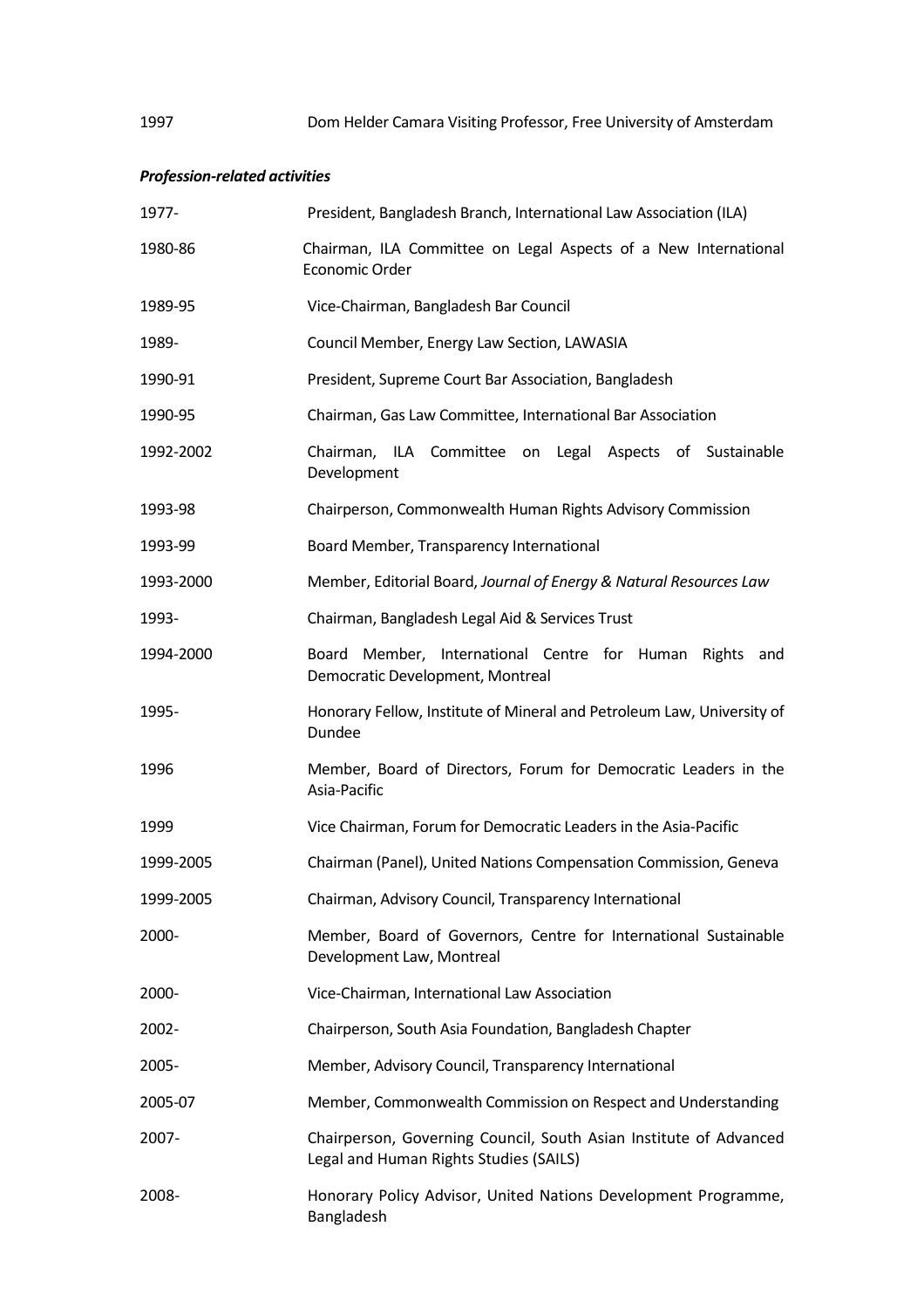| 2012- | Member, Editorial Advisory Board, ICSID Review: Foreign Investment |
|-------|--------------------------------------------------------------------|
|       | Law Journal                                                        |

#### *International missions*

| 1989      | Member, SAARC Election Observers' Mission in Pakistan                                                                      |
|-----------|----------------------------------------------------------------------------------------------------------------------------|
| 1990      | Member, SAARC Election Observers' Mission in Sri Lanka                                                                     |
| 1994      | Election Observer, Commonwealth Election Observers Group in South<br>Africa                                                |
| 1998-2003 | UN Special Rapporteur on Afghanistan                                                                                       |
| 1998      | Member, Hong Kong Pre-Election Mission, National Democratic<br>Institute for International Affairs, Washington, DC         |
| 1999      | Member, Human Rights Mission to Indonesia relating to situation in<br>East Timor, Forum Asia                               |
| 2001      | Co-Chairman, United Nations Commission on Inquiry on Human Rights<br>Violation in the Occupied Palestinian Territory       |
| 2005      | Member, Election Observers Mission, Palestine Presidential Election,<br>National Democratic Institute and Carter Institute |

#### *International arbitration*

| 1987    | Counsel, Wintershall AG v. The Government of Qatar (under UNCITRAL<br><b>Arbitration Rules)</b>                                                                            |
|---------|----------------------------------------------------------------------------------------------------------------------------------------------------------------------------|
| 1992    | Arbitrator, Vacuum Salt Products Limited v. Government of the<br>Republic of Ghana (ICSID Case No. ARB/92/1) (4 ICSID Reports 320)                                         |
| 1992    | Counsel, Scimitar Exploration Limited v. Republic of Bangladesh and<br>Bangladesh Oil, Gas and Mineral Corporation (ICSID Case No.<br>ARB/92/2) (5 ICSID Reports 3)        |
| 1994-   | Member, Panel of Arbitrators, ICSID                                                                                                                                        |
| 1995    | Chairman, Indian Hotels Company Limited v. Hotel de L'Annapurna<br>Private Limited (under UNCITRAL Arbitration Rules)                                                      |
| 1999    | Arbitrator, The Hub Power Company Limited, Pakistan and Entergy<br>Pakistan Ltd., U.S.A. v. The Pakistan Water and Power Development<br>Authority (ICC Case No. 10045/OLG) |
| 2000    | Chairman, Goyal MG Gases Ltd. & Gas Supply Company Pvt. Ltd. v.<br>Messer Griesheim GmbH (ICC Case No. 10232/OL)                                                           |
| 2001    | Member, Ad hoc Committee, Annulment Proceedings, Philippe Gruslin<br>v. Malaysia (ICSID Case No. ARB/99/3)                                                                 |
| 2001-05 | Arbitrator, Dabhol Power Company v. Union of India (under UNCITRAL<br><b>Arbitration Rules</b> )                                                                           |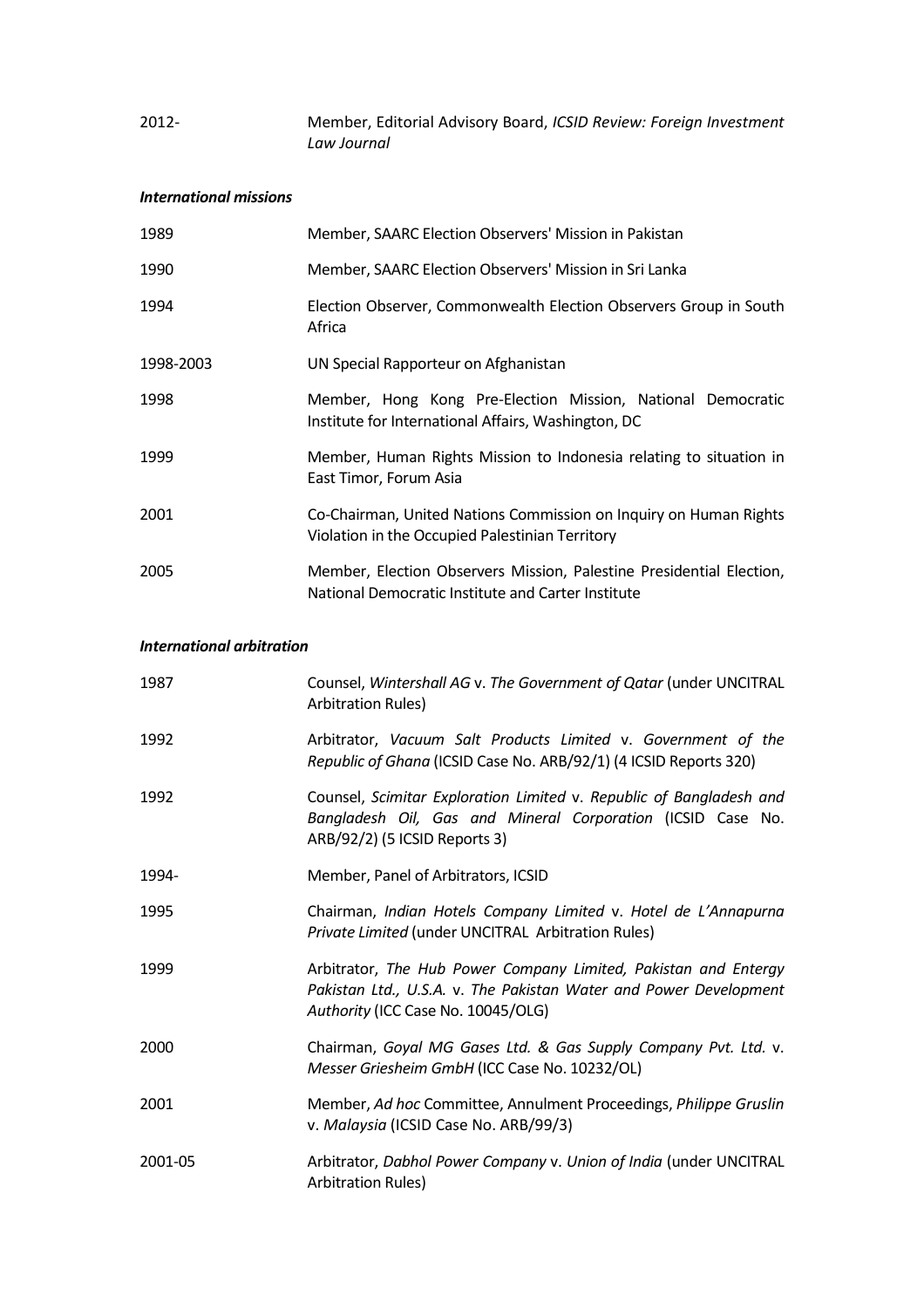| 2002-03     | Chairman, Siemens Aktiengesellschaft v. Taiwan Power Company (ICC<br>Case No.11811/TE)                                                                                       |
|-------------|------------------------------------------------------------------------------------------------------------------------------------------------------------------------------|
| 2003        | Judge Ad hoc, Case concerning Land Reclamation by Singapore in and<br>around the Straits of Johor (Malaysia v. Singapore), Provisional<br>Measures (www.itlos.org)           |
| 2003-05     | Arbitrator, UNCLOS Annex VII Arbitral Tribunal, Malaysia v. Singapore<br>(www.pca-cpa.org)                                                                                   |
| 2004-07     | Arbitrator, UNCLOS Annex VII Arbitral Tribunal, Guyana v. Suriname<br>(139 ILR 566 (2007); 47 ILM 166 (2008))                                                                |
| 2008-10     | Counsel, Chevron Bangladesh Block Twelve, Ltd. and Chevron<br>Bangladesh Blocks Thirteen and Fourteen, Ltd. v. People's Republic of<br>Bangladesh (ICSID Case No. ARB/06/10) |
| 2008-12     | Arbitrator, Caratube International Oil Company LLP v. Republic of<br>Kazakhstan (ICSID Case No. ARB/08/12)                                                                   |
| 2009-10     | Arbitrator, Impregilo S.p.A. v. Argentine Republic (ICSID Case No.<br>ARB/08/14)                                                                                             |
| 2009-       | Arbitrator, Crescent Petroleum Company International Ltd. & Crescent<br>Gas Corporation Ltd. v. National Iranian Oil Company (PCA Case No.<br>2009-20)                       |
| 2009-       | Arbitrator, Teinver S.A., Transportes de Cercanías S.A. and Autobuses<br>Urbanos del Sur S.A. v. Argentine Republic (ICSID Case No. ARB/09/1)                                |
| 2010-12     | Arbitrator, Mærsk Olie, Algeriet A/S v. People's Democratic Republic of<br>Algeria (ICSID Case No. ARB/09/14)                                                                |
| 2010-       | Arbitrator, Dana Gas PJSC and Crescent Petroleum Company<br>International Ltd. v. RWE Supply & Trading GmbH (LCIA Arbitration<br>Cases No. 101759 and 101760)                |
| $2011 -$    | Arbitrator, Enron Creditors Recovery Corporation (formerly Enron<br>Corporation) and Ponderosa Assets, L.P. v. Argentine Republic (ICSID<br>Case No. ARB/01/3)               |
| $2011 -$    | Arbitrator, Sempra Energy International v. Argentine Republic,<br>Resubmission Proceeding (ICSID Case No. ARB/02/16)                                                         |
| Consultancy |                                                                                                                                                                              |
| 1976        | Team Leader, Assignment for Ministry of Telecommunications,<br>Government of the United Arab Emirates for drafting legislation<br>regarding telecommunication undertakings   |
| 1980        | Member, Assignment for the United Nations (Technical Assistance<br>Mission) in China for drafting legislation and Production Sharing<br>Contracts for petroleum exploration  |
| 1981        | Consultant, Assignment for Swedyards Development<br>Local<br>Corporation, Sweden, Haldor Topsoe A/S, Denmark for establishing<br>a urea fertilizer plant in Bangladesh       |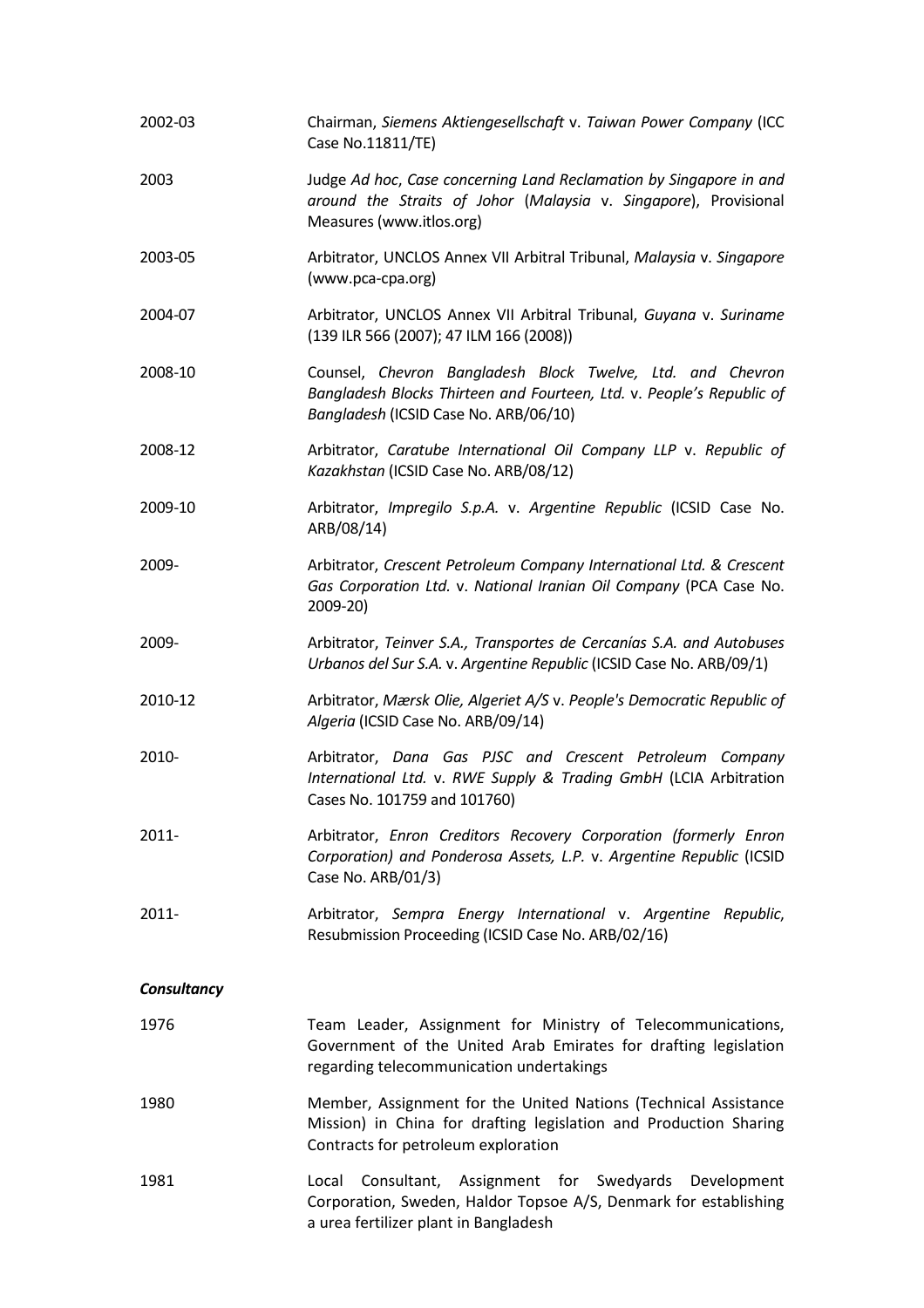| 1982 | Member, Assignment for the Government of Qatar and the Qatar<br>General Petroleum Corporation in Qatar for negotiating and drafting<br>joint venture agreement with international oil companies    |
|------|----------------------------------------------------------------------------------------------------------------------------------------------------------------------------------------------------|
| 1983 | Team Leader, Assignment for the United Nations (Technical<br>Assistance Mission) in Mozambique for drafting<br>Petroleum<br>legislation and re-organisation of the petroleum sector                |
| 1984 | Team Leader, Assignment for the United Nations (Technical<br>Assistance Mission) in Trinidad & Tobago for advising on review of<br>legislation and preparing new model Production Sharing Contract |
| 1984 | Team Leader, Assignment for United Nations (Technical Assistance<br>Mission) in Thailand for revising legislation on petroleum<br>exploration                                                      |
| 1986 | Consultant, Mission on Legal Framework for Petroleum and Mineral<br><b>Exploration and Development in Fiji</b>                                                                                     |
| 1987 | Team Leader, Assignment for the World Bank Special Consultants'<br>Team in Bangladesh for updating petroleum legislation and<br><b>Production Sharing Contract</b>                                 |
| 1990 | Consultant, Assignment for the United Nations (Technical Assistance<br>Mission) in the Philippines for drafting new petroleum legislation                                                          |
| 1991 | Team Leader, Assignment for the World Bank to provide technical<br>assistance to the Government of Trinidad & Tobago for reviewing<br>petroleum legislation and Production Sharing Contract        |
| 1994 | Consultant, Petroleum Legislation Project for the Republic of<br>Uzbekistan                                                                                                                        |
| 1995 | Local Consultant, Assignment for Canadian consultants engaged to<br>advise the Government of Bangladesh on reform of Bangladesh<br>Railways                                                        |

#### *Publications*

#### **Books**

- *Law and Policy in Petroleum Development* (London: Frances Pinter, 1979)
- *Legal Aspects of the New International Economic Order* (New York: Nichols, 1980) (editor)
- *Permanent Sovereignty over Natural Resources in International Law* (London: Palgrave Macmillan, 1984) (co-editor with Subrata Roy Chowdhury)
- *Bangladesh: Quest for Freedom and Justice* (Dhaka: University Press Limited, 2013)

#### **Notable articles, papers and speeches**

• "State Succession, the Commonwealth and International Law," *British Yearbook of International Law* (1961)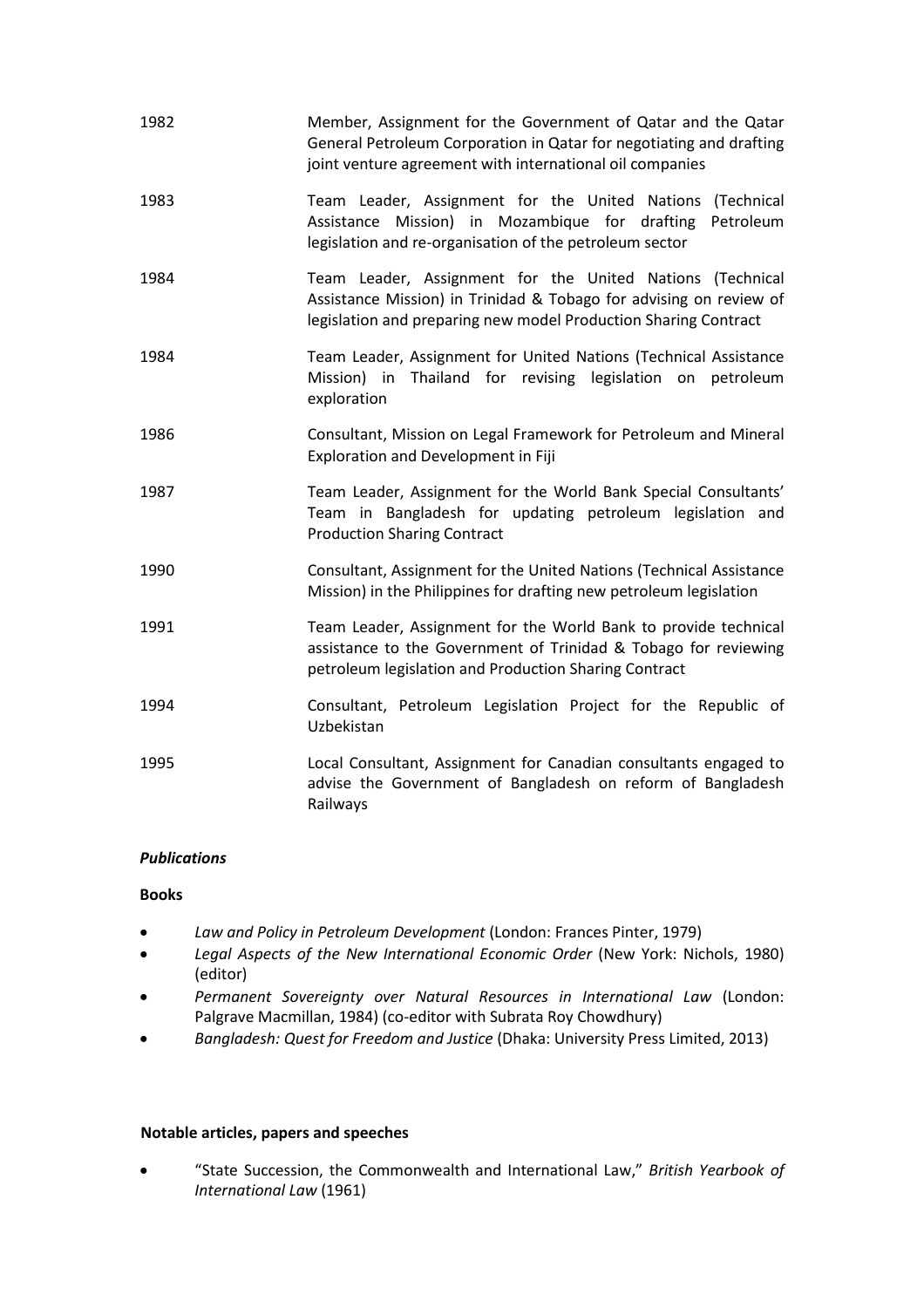- "Choice of Petroleum Development Regime in Joint Development of Offshore Oil and Gas," in Fox, H. (ed.), *Joint Development of Offshore Oil & Gas* (London: British Institute of International and Comparative Law, 1990)
- "An Arbitration Case Study: The Dispute that Never Was," 5(2) *ICSID Review: Foreign Investment Law Journal* (1990) (with Jeremy Carver)
- "A New Order for South Asia: A Bangladesh Perspective," paper presented at the Third South Asian Regional Dialogue, Lahore, 3 October 1993
- "International Petroleum Investment: Balancing the Interests of Host Country and Investor," paper presented at Centre for Petroleum and Mineral Law & Policy Seminar, University of Dundee, 16 September 1994
- "Transitions to Democracy in the Asia Pacific Region: Shared Concerns and the Need for Regional Co-Operation," speech delivered in the Forum of Democratic Leaders in the Asia Pacific (FDLAP), Seoul, 1 December 1994
- "Evolving Principles of Sustainable Development and Good governance," in Ginther, K. *et al.* (eds.), *Sustainable Development and Good Governance* (Leiden: Martinus Nijhoff, 1995)
- "Promoting Human Rights in the Global Market Place," Inaugural Lecture as the Dom Helder Camara Professor at Free University of Amsterdam, 22 May 1997
- "Interaction of Fundamental Principles of State Policy and Fundamental Rights" in Hossain, S. *et al.* (eds.), *Public Interest Litigation in South Asia: Rights in Search of Remedies* (Dhaka: University Press Limited, 1997)
- "Regional and Multilateral Investment Agreements: Development Dimensions," in Götz, V. *et al.* (eds.), *Liber amicorum Günther Jaenicke* (Berlin: Springer, 1998)
- "Promoting Human Rights in the Global Market Place," in Denters, E. & Schrijver, N. (eds.), *Reflections on International Law from the Low Countries: in Honour of Paul de Waart* (The Hague: Martinus Nijhoff Publishers, 1998)
- "National Policy and Strategy for Development of Oil and Gas Resources: Safeguarding the National Interest," paper presented at Dialogue on "Bangladesh Gas and Oil: Hopes and Anxieties," Dhaka, 7 June 1998
- "Globalization and Human Rights: Clash of Universal Aspirations and Special Interests," in Weston, B. H. & Marks, S. P. (eds.), *The Future of International Human Rights* (New York: Transnational Publishers, 1999)
- "Role and Importance of the Right to Information in Developing Democracies," paper presented at the Commonwealth Human Rights Initiative Conference on Right to Information in South Asia, Dhaka, 5 July 1999
- "The Right to Development, Environmental Protection and National Sovereignty over Natural Resources," Chairman's address at the Regional Conference of the International Law Association, Sao Paulo, 27 July 1999
- "Emerging Jurisprudence on Sustainable Development in Bangladesh," paper presented at National Workshop on Environment and Sustainable Development, Dhaka, 22 to 23 August 1999
- "The Role of Legal Systems in Promoting Closer Regional Cooperation in South Asia," paper presented at the Conference on Closer Cooperation in South Asia, Sussex, 7 October 1999
- "Special Rapporteurs and Situations Resulting in Internal Displacement: The Case of Afghanistan," statement as the UN Special Rapporteur on the Human Rights Situation in Afghanistan given at the International Colloquy on Guiding Principles on Internal Displacement, Vienna, 21 September 2000
- "Pluralism and the Law: Evolving Legal Frameworks for Change in Muslim Societies: Some Reflections," paper presented in the Twentieth World Congress of the International Association for Philosophy of Law and Social Philosophy, Amsterdam, 19-23 June 2001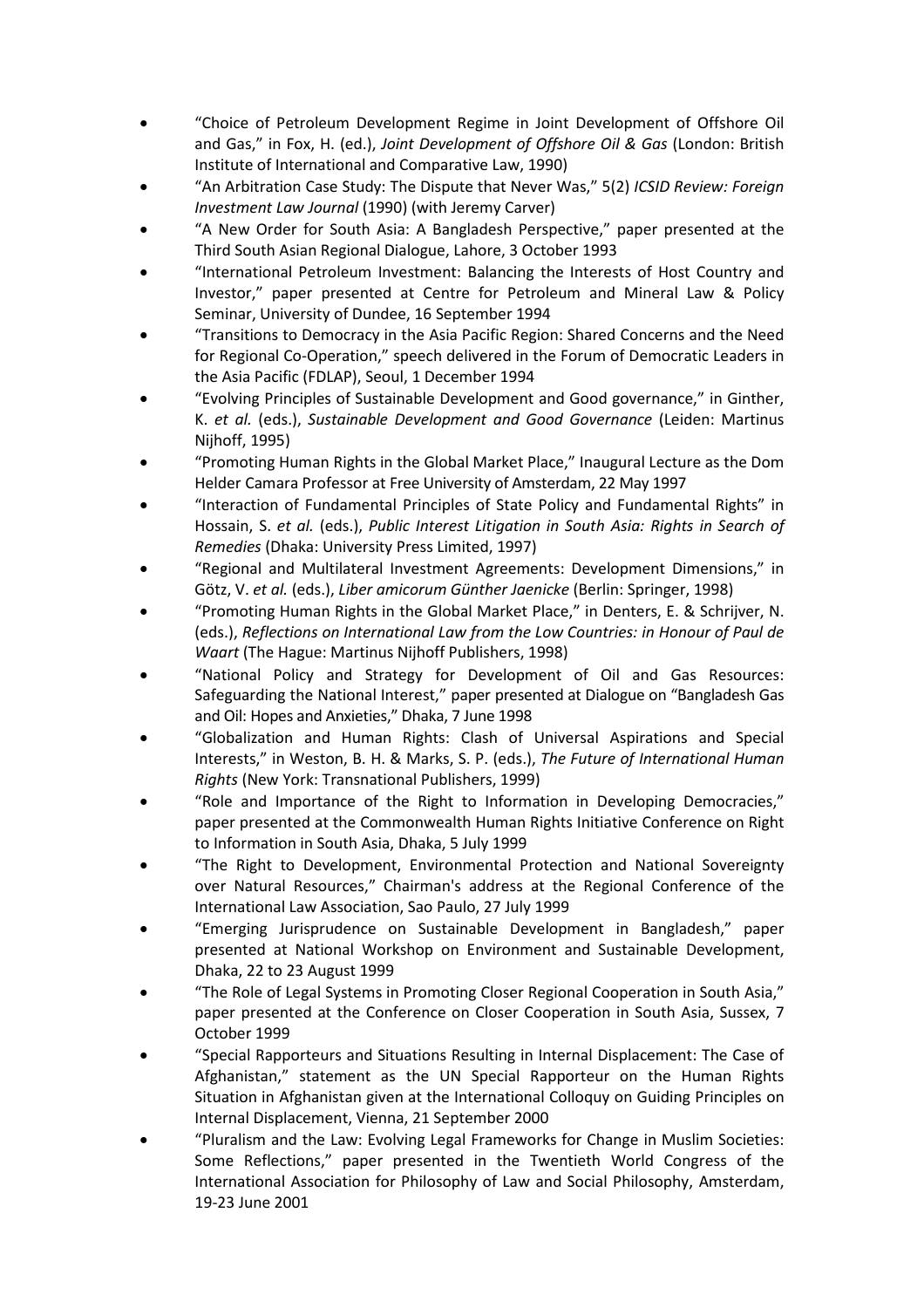- "Trade, Environment and Sustainable Development: An Integrated Approach to Achieve a Just Balance in the Emerging Normative Framework," statement given as Chairman, International Committee on Legal Aspect of Sustainable Development, International Law Association, in the Legal Experts' Panel on Legal Rules, Common Future, New York, 28 March 2002
- "Preface," in Schrijver, N. & Weiss, F. (eds.), *International Law and Sustainable Development: Principles and Practice* (Leiden: Martinus Nijhoff, 2004)
- "Human Rights and Development," in *Reflections on Emerging International Law: Essays in Memory of Late Subrata Roy Chowdhury* (Bangalore: National Law School of India University, 2004)
- "The United Nations and the Emerging World Order," paper presented at the Second International Law Conference, Indian Society of International Law, New Delhi, 15 November 2004
- "Role of Religion and Spirituality in Promoting Universal Human Values: Some Reflections of Nurturing Inter Faith Harmony: A Bangladesh Perspective," paper presented at the South Asia Inter Faith Harmony Conclave 2007, New Delhi, 21-22 April 2007
- "Religion under National Constitutions and Laws: Some Reflections from Bangladesh," paper presented at the International Conference on State, Law and Religion in and beyond South Asia: Comparative Perspectives, New Delhi, 13-16 February 2008
- "Shared Values of Our World Community: Implementing International Law," keynote speech at the International Law Association conference on Treaty Regimes in Practice: Domestic Implementation of International Law on Sustainable Development, Montreal, 28 May 2009
- "Strengthening International Consensus on the Urgency of Achieving a Two State Solution," statement at the Plenary Session on international efforts aimed at achieving a comprehensive, just and lasting settlement on the question of Palestine, United Nations Asian and Pacific Meeting on the Question of Palestine, Djakarta, 8-9 June 2009
- "Review of Disputes in Oil and Gas Arising in Asia over the Last Decade," paper presented in the Conference on Dispute Resolution in the International Oil & Gas Sector, Singapore, 26-27 October 2009
- "Preface" to "Are Stabilization Clauses a Threat to Sustainable Development?" by Sheppard, A. & Crockett, A. in Cordonier Segger, M.-C. *et al*. (eds.), *Sustainable Development in World Investment Law* (Alphen aan den Rijn: Wolters Kluwer, 2011)
- "South Asian Union: Vision of a Peaceful South Asia: Of the People, for the People and by the People," paper presented at the World Conference on South Asia: Democracy, Sustainable Development and Peace, New Delhi, 24-26 February, 2011
- "Globalization and its Impact on Socio-Economic Rights: Strategy for Sustainable Human Development," paper presented at the Commonwealth Law Conference, Hyderabad, 6 February 2011
- "Fraternity, Sustainability, Responsibility and Law," paper presented at the Conference Honouring Charles Doherty Gonthier of the Supreme Court of Canada, Fraternity in Constitutional and International Law, Montreal, 21 May 2011
- "Contemporary International Law Issues in the Asia Pacific: Opportunities and Challenges," paper presented at the International Law Association Asia-Pacific Regional Conference, Taipei, 29 May-1 June 2011
- "Bangladesh: The Road to Independence," Sarat Chandra Bose Memorial Lecture 2011, Kolkata, 25 August 2011
- "International Law and Sustainable Development," lecture recorded at the United Nations Audiovisual Library of International Law Lecture Series, New York, 6 October 2011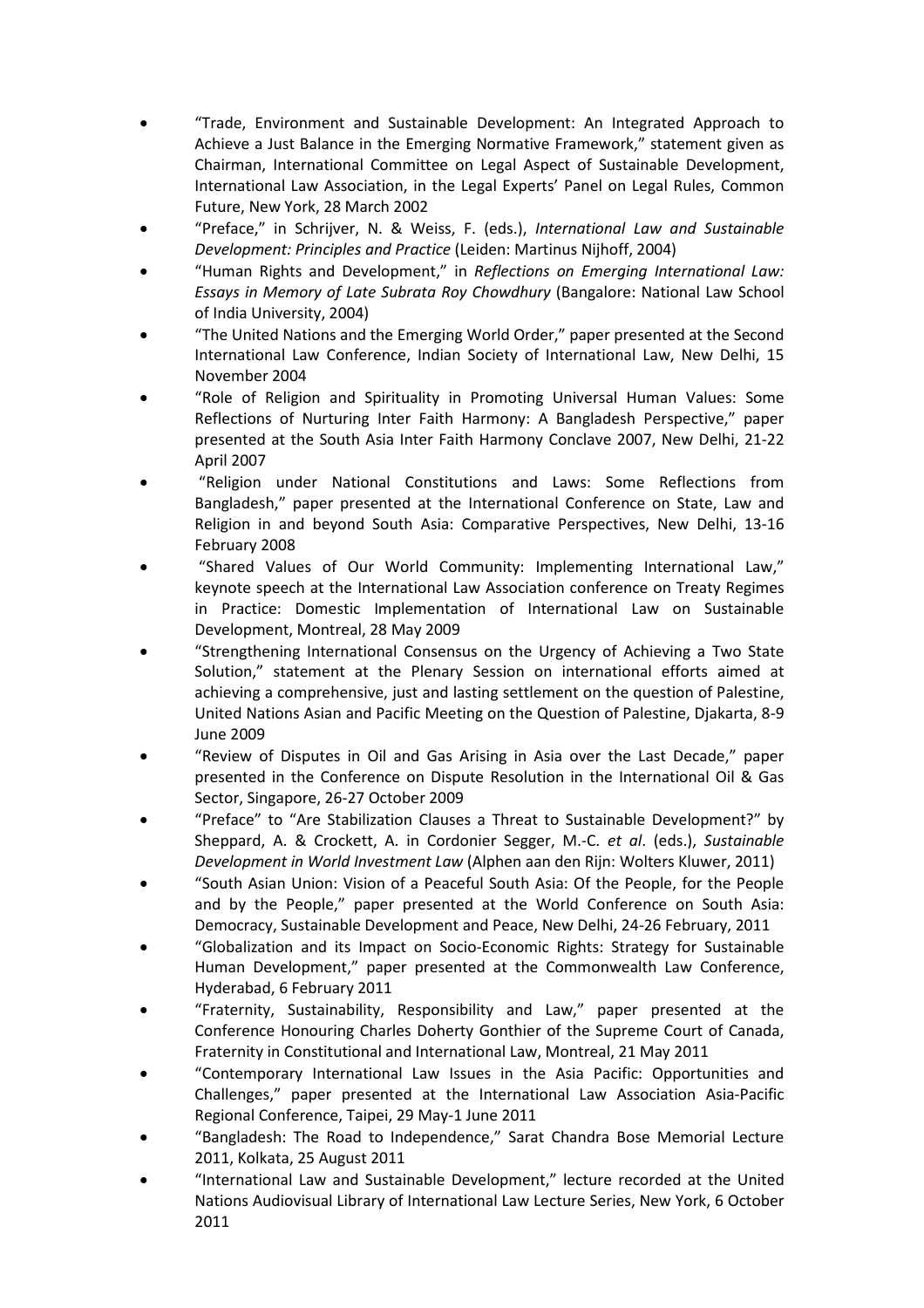- "International Law and the Challenge of Change," lecture recorded at the United Nations Audiovisual Library of International Law Lecture Series, New York, 6 October 2011
- "The Impact of Settlement Building on the Human Rights and Humanitarian Situation in the West Bank, Including East Jerusalem," statement at the United Nations Asian and Pacific Meeting in Support of Israeli-Palestinian Peace, Bangkok, 10 July 2012
- "Foreword," in Herik, L. J. van den & Schrijver, N. J. (eds.), *Counter-terrorism Strategies in a Fragmented International Legal Order: Meeting the Challenges*  (Cambridge: Cambridge University Press, 2013).

### *Notable reported cases*

- *B. Rahman* v. *Assistant Collector of Customs* 19 DLR (1967) 217
- *Jalaluddin Ahmed* v. *The American Insurance Company* 19 DLR (1967) 449
- *Parimal Kumar Das* v. *Deputy Commissioner, Barishal* 19 DLR (1967) 210
- *Haji Mohammad Suruj Mia* v. *Owners and Parties interested in the vessel ML Madina* 20 DLR (1968) 342
- *Pakistan Eastern Bengal Railway* v. *M. L Jhawar* 21 DLR (1969) 13
- *Farid Ahmed* v. *Province of East Pakistan* 21 DLR (1969) 225
- *Mohd. Nurul Islam* v. *Board of Revenue, Government of East Pakistan* 21 DLR (1969) 560
- *The Chairman, Chittagong Port Trust Worker's Union* v. *Chittagong Port Trust Worker's Union* 21 DLR (1969) 771
- *The Collector of Central Excise and Land Customs, East Zone Chittagong* v. *Azizuddin Industries Ltd* 23 DLR (SC) (1971) 73
- *Eastern Federal Union Insurance Co Ltd* v. *A.T.M. Hoq, Divisional Manager, Eastern Federal Union Insurance Co Ltd. Comilla-Noakhali Zone, Comilla* 23 DLR (1971) 79
- *Karnaphuli Paper Mills Ltd* v. *Amanullah, Proprietor of M/s. P. Akhtar & Co. Ctg* 23 DLR (1971) 150
- *Dr. Nurul Islam* v. *Bangladesh* 33 DLR (AD) (1981) 201
- *S.B. Construction* v*. D.M. Corporation* 33 DLR (1981) 364
- *Bangladesh* v. *Mashrique Textile* 35 DLR (AD) (1983) 66
- *Dhaka Municipal Corp.* v. *Ruhul Amin* 35 DLR (1983) 428
- *Bangladesh Jatiya Samabaya Bank Ltd* v. *Sangbad Daily Paper* 36 DLR (AD) (1984) 5
- *Md. Monzoor Alam* v. *Noor Mohammad* 36 DLR (AD) (1984) 94
- *Azizur Rahman* v. *Abdus Sakur* 36 DLR (AD) (1984) 195
- *Khan Sons* v. *Motor Vessel Yih Shen* 36 DLR (1984) 28
- *M. M. Ispahani* v. *Sonali Bank* 37 DLR (AD) (1985) 1
- *Afroze Miah* v. *Al Haj Md. Siraj Miah* 39 DLR (1987) 360
- *Md. Shamsuddin* v. *The State* 40 DLR (AD) (1988) 69
- *Mir Abdul Ali* v. *Md. Rafiqul Islam Khan* 40 DLR (AD) (1988) 75
- *Awlad Hossain* v. *Haji Monaruddin Ahmed* 40 DLR (AD) (1988) 270
- *K.D.H. Laboratories Ltd* v. *Pubali Bank* 40 DLR (1988) 1
- *Anwar Hossain* v. *Bangladesh* 1989 BLD (Spl) 1
- *Abu Bakkar Siddique* v. *Justice Shahabuddin Ahmed* 49 DLR (AD) (1997) 1
- *Bangladesh* v. *Mahbubuddin Ahmed* 50 DLR (AD) (1998) 154
- *Aung Shwe Prue Chowdhury* v. *Kyaw Sain Prue Chowdhury* 50 DLR (AD) (1998) 73
- *Abdul Jalil* v. *Sharon Laily Begum* 50 DLR (AD) (1998) 55
- *Ain-O-Shalish Kendra (ASK)* v. *Government of Bangladesh* 4 BLC (1999) 591
- *Ashok Kumar Karmaker* v. *State* 51 DLR (AD) (1999) 235
- *Hefzur Rahman* v. *Shamsun Nahar Begum* 4 BLC (AD) (1999) 15
- *Habib Bank Ltd* v. *UAE Investment Co Ltd* 4 BLC (AD) (1999) 110